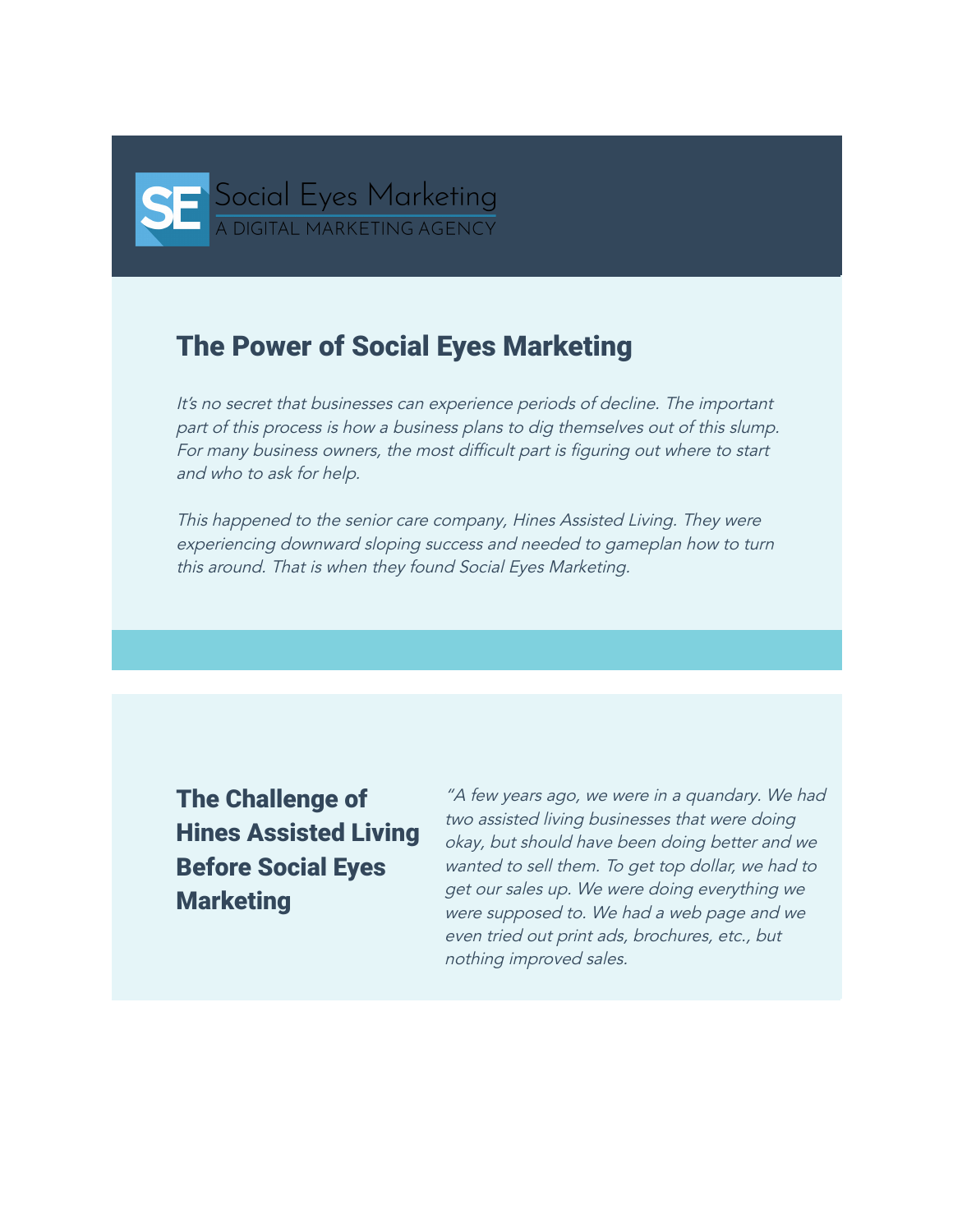Why Hines Assisted Living Chose Social Eyes Marketing

We needed a guide, a web-guru, a sherpa to take us to the top of the mountain.

That is when we hired Social Eyes.

## How Hines Assisted Living Used Social Eyes Marketing

Social Eyes put together <sup>a</sup> campaign for the first facility, Apple Valley Assisted Living, which was older and had newer competition. They did <sup>a</sup> total review of what we were doing and did <sup>a</sup> revamp from the ground up, starting with brochures and then redoing our website and setting up an online marketing campaign. In only *a year and a half*, Social Eyes completely turned our success around.

We utilized Social Eyes to increase census for our other two facilities in <sup>a</sup> neighboring community, Streamside and Foxtail Assisted Living. Again, Social Eyes reviewed, revamped, and relaunched our marketing with the same improved results. Within a year we were able to sell these facilities for the desired price.